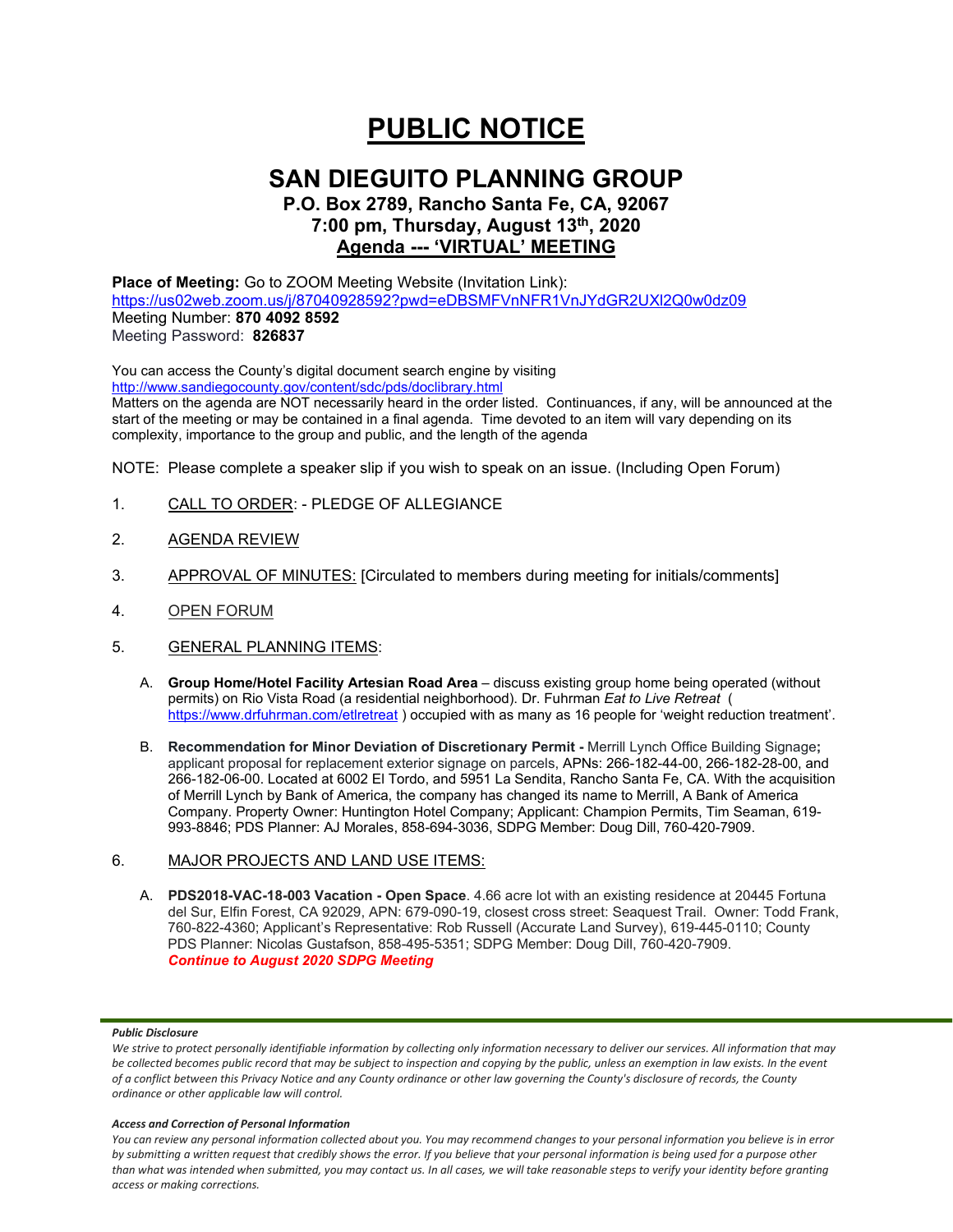- B. **PDS202-STP-20-004/ER-20-08-004 Gemmell Matthes Residence** Proposed single-family residence to be built on vacant lot with evidence of previous (burnt down) home. Lot has split zoning (RR + S80). A percentage of the proposed new home, three parking spaces and portions of a proposed seepage pit falls into the SS80 zone. Parcel located at 20043 2<sup>nd</sup> Place, Del Dios, CA 92029 (Nearest cross street – Kalmia Lane), APN: 270-087-07-00. Applicant Contact: Nico Wallace, 858-414-1290; PDS Planner: Hunter McDonald, 858-495-5330; SDPG Member: Nicholas Christenfeld, 760-503-4214.
- C. **PDS2020-AD-95-008W1 Cheng Residence Permit Modification** Modify the existing administrative permit (PDS2010-3000-95-008-PDN) to re-landscape rear 50-ft of property as previously permitted for the current property owner. Location: 1625 Highland Cove, Solana Beach, CA 92075 - Lomas Santa Fe & Highland Drive, APN: 298-510-20-00. Applicant: Jonathan Cheng, 650-703-7519; PDS Planner: Souphalak Sakdarak, 858-495-5214; SDPG Member: Don Willis, 858-481-6922.
- D. **PDS2020-AD-20-008 Khatibi Garage Addition** Administrative permit for oversized accessory structure. 680 sf (34x20) of additional garage space. Existing house is 16,386 sf but does not have adequate garage parking given the size. Property owner wishes to add an attached 680sf four car garage. Property is already at 2000 sf limit for attached accessory structures. Site location: 16268 Via Cazadero, Fairbanks Ranch, APN: 269-201-52-00. Owner/Applicant Contact: Reza Shabani, 619-610-8750; PDS Planner: Nathan Kling, Nathan.Kling@sdcounty.ca.gov; SDPG Member: Sharon Neben Fogg, 858-945-6856.
- E. **PDS2015 TPM 21229 Application for Tentative Parcel Map.** 16.17 acres with four parcels + remainder 2.24-**acre parcel** located at 7722 Rancho Santa Fe View Court, Rancho Santa Fe. APN #265-380-24. Applicant: Doug Logan for H&J Devco, LLC 760-510-3152; PDS Planner: Rachael Lindebrekke, 858-495- 5427; SDPG Member (Open).
- F. **PDS2020-TM-5643 223-080-46, PDS202-AD-20-011; PDS2020-ER-20-08-008** 64-Lot Subdivision Tentative Map. APNs 223-070-07 and 223-070-08. The Project proposes development of 64 single-family residential homes on 19.31 acres, recreation uses on 0.66 acre, and water quality detention basins on 2.42 acres. The Project also includes open space uses on 63.7 acres that would provide for biological open space and a wildlife corridor that would connect to adjacent open space lands south and west of the Project site. The Formerly Property Specific Request (SD15) to General Plan Amendment & Rezone (GPA12-005; REZ14-006), REF: November 2016 SDPG Agenda, Item 5B. Parcels are located on the south side of San Elijo Road, west of old (closed) county landfill and east of Old Creek Ranch subdivision in City of San Marcos. Applicant: CR Questhaven, LLC (ColRich California), Rita Mahoney, 858-490-2343; PDS Planner: Regina Ochoa, 858-495-5338, SDPG Member: Doug Dill, 760-420-7909.

## 7. ADMINISTRATIVE MATTERS:

- **A.** Community Reports
- **B.** Consideration and comments on circulation mail
- **C.** Future agenda items and planning<br>**D.** Prospective & returning Planning G.
- Prospective & returning Planning Group members: All even-number positions are up for re-election this November, ROV candidate applications are due August 7, 2020. SDPG Vice-Chair and Secretary positions are open. Seats #6, #8 and #13 are vacant.
- **E.** Supply orders and reimbursement of expenses.

**NOTE: The San Dieguito Planning Group currently has THREE vacancies, Seat #6, Seat #8 and Seat #13.** If you wish to become a member of the SDPG, please provide the chair with your current resume and plan to attend 2 or 3 meetings in advance of processing your application for membership.

| Future Meeting Dates: 09/10/20 10/08/20 11/12/20 12/10/2020 01/14/2021 02/11/2021 |  |  |  |
|-----------------------------------------------------------------------------------|--|--|--|
|                                                                                   |  |  |  |

## *Public Disclosure*

We strive to protect personally identifiable information by collecting only information necessary to deliver our services. All information that may *be collected becomes public record that may be subject to inspection and copying by the public, unless an exemption in law exists. In the event of a conflict between this Privacy Notice and any County ordinance or other law governing the County's disclosure of records, the County ordinance or other applicable law will control.*

### *Access and Correction of Personal Information*

*You can review any personal information collected about you. You may recommend changes to your personal information you believe is in error by submitting a written request that credibly shows the error. If you believe that your personal information is being used for a purpose other than what was intended when submitted, you may contact us. In all cases, we will take reasonable steps to verify your identity before granting access or making corrections.*